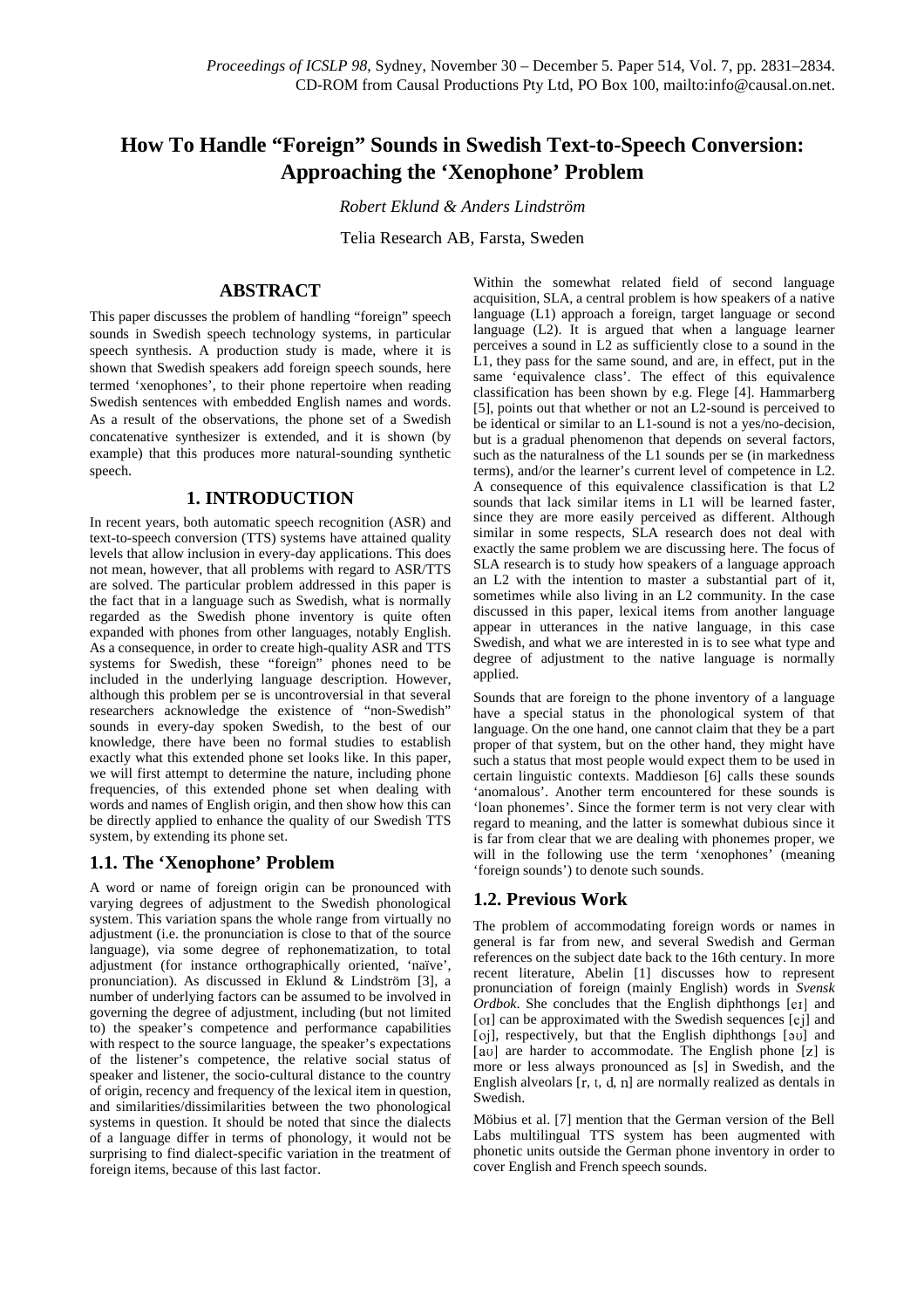In 1996, in an earlier attempt to address the problem discussed in this paper, Eklund & Lindström [3] investigated what English phones Swedes actually use in their speech. It was shown that a large proportion of the speakers included "non-Swedish" sounds in their production system, and used them when pronouncing English words and names. As a consequence of the 1996 study, a set of polyphones, modified to encompass some of the xenophones studied, was recorded later that year for inclusion in a concatenative synthesizer. A large pronunciation dictionary including proper names of foreign origin was also produced. The resulting speech synthesis, however, was not evaluated in the paper. Moreover, the 1996 study was based on 70 speakers only (35 from Stockholm and 35 from Scania). In order to eliminate the risk of regional bias in the material it was decided to study the phenomenon in most major Swedish dialects. This could also lay the foundation for future studies of the differences between dialects with regard to their underlying phonological structure.

#### **2. METHOD**

This study is a continuation of the 1996 study previously mentioned. By looking at production data, insight may be gained in several dimensions: Which English phones have an effect of the Swedish subjects' productions? What is the nature of this effect—is the phone repertoire extended or does some kind of mapping take place? Even if a speaker does not produce an English name or word in an accent-free manner, he or she might still do something that clearly lies outside the Swedish phone inventory. By producing something that is neither Swedish nor English, as it were, the speaker is indicating an awareness of the difference between the English pronunciation and a fully rephonematized Swedish pronunciation. This provides important information in the "attitude dimension", insofar as it shows that even speakers who do not fully master the production of English sounds might expect these sounds to occur in particular words.

## **2.1. The Linguistic Material**

A set of twelve sentences was constructed containing the 15 English speech sounds  $[t, d_5, f, 5, \theta, \delta, z, \vartheta, t, w, \text{at}, \text{et}, \vartheta, \text{at}, \mathcal{R}]$ , in a f which were chosen because they were judged to be possible candidates for the processes described in the previous section. The chosen sounds differ phonetically from Swedish speech sounds to varying degrees. The Swedish phonological system is normally not described to include any of the above sounds, but the following remarks could be made: The Swedish retroflex [§] (which is lacking in Southern varieties of Swedish) is phonetically quite close to an English [  $\int$  ], but there is no voiced postalveolar or alveolar fricative in Swedish, and neither a voiced nor an unvoiced dental fricative. There is a voiced retroflex fricative in Swedish  $([z])$ , which is an allophone of /r/. The voiceless affricate could possibly be approximated by Swedish  $[t]$  + the alveolo-palatal fricative  $[\mathfrak{c}]$ , pronounced in sequence, but there is no voiced counterpart. Swedish  $\Lambda$ / is normally a lateral approximant, but in Northern varieties of Swedish, often velarized. The approximant [w] lacks correspondence in Swedish, although a similar sound may appear as a final element in diphthongized rounded vowels. Of the vowels and diphthongs chosen, [aI, eI, ju:] could quite easily be approximated, using Swedish [j] combined with [a, e, u.], as Abelin suggested. Her suggestion concerning  $\begin{bmatrix} a \\ b \end{bmatrix}$ was disregarded, since that diphthong must be considered internalized in Swedish in words such as *aula* and the prefix auto-. Finally, [xe] appears as an allophone in Swedish preceding /r/ and retroflex consonants.

The twelve sentences included names and words of English origin that were deemed to be commonly known, embedded in a Swedish sentence in a natural way. An example is shown below:

*Många har Roger Moore som favorit i rollen som James Bond.* ("Many prefer Roger Moore's interpretation of James Bond")

# **2.2. Data Collection and Evaluation**

The sentences were included in a much larger session of linguistic material recorded to train the Telia/SRI Swedish recognizer [2], which was also the main purpose of the data collection. The sentences were presented under the heading 'Kändisar' (Celebrities). Thus, it can be assumed that subjects were unaware of the purpose of the recordings, i.e. they did not know that their pronunciation was the object of study. The subjects were all Telia employees or relatives of Telia employees. The age span was 15 to 75. The sentences were recorded by more than 460 subjects in 40 different locations covering the whole of Sweden. Thus, all major dialects were covered. In this way a total of 13,343 tokens were collected.

Three phonetically trained native speakers of Swedish, with an above-average knowledge of English, transcribed the target phones, using a fairly narrow allophonic transcription scheme. It was a deliberate decision not to use native speakers of any English variety as transcribers, since we were not so much interested in which productions sound English to an Englishman, as in what sounds non-Swedish, or too Swedish, to Swedish people. The transcribers also made note of sentences where the subjects applied total adjustment, using exclusively Swedish allophones in their pronunciation of the foreign items.

### **3. RESULTS**

Preliminary results, drawn from the production study, show that very few of the subjects (less than a dozen) resorted to total re-phonematization. Instead, the majority of the subjects expanded their allophonic repertoire considerably, despite the fact that the foreign items were embedded in a Swedish context in a fully plausible way. The results are shown in Table 1a (vowels) and Table 1b (consonants).

 $\mathbb{R}^3$  succeeded in producing the voiced alveolar [z] and All the target vowels (except [ $x$ ] in the name *Jackson*) and diphthongs are very well approximated in 90 % of the cases or more, remarkably enough also for the diphthong [30], which is quite dissimilar from any 'normal' Swedish vowel. The results for the consonants indicate that the subjects almost without exception produced the voiceless affricate  $[t]$ , while the figures for the voiced counterpart  $[d_3]$  ranged from 21 % in *James* to 48 % in *Jackson,* which is also quite remarkable, since there is normally no such thing as a voiced affricate in the Swedish phonological system. The retroflex fricative that 60 % of the subjects produced in *Sharon* could be regarded as a sufficient approximation of the postalveolar [ f ], as could perhaps also the alveolo-palatal fricative  $[\mathfrak{c}]$ , produced by 32 % of the subjects. More detailed analysis show that of the Scanian subjects, 90 % produced the alveolo-palatal fricative, which is not surprising, since Southern Swedish lacks the retroflex. Both the voiced  $[\delta]$  and the unvoiced  $[\theta]$  dental fricative was produced to an amazingly high degree, considering the lack of similar speech sounds in Swedish, while virtually no subjects postalveolar [3] fricative. Subjects also chose to opt for almost full adjustment to Swedish in the case of [1], and to some extent also in the case of [w].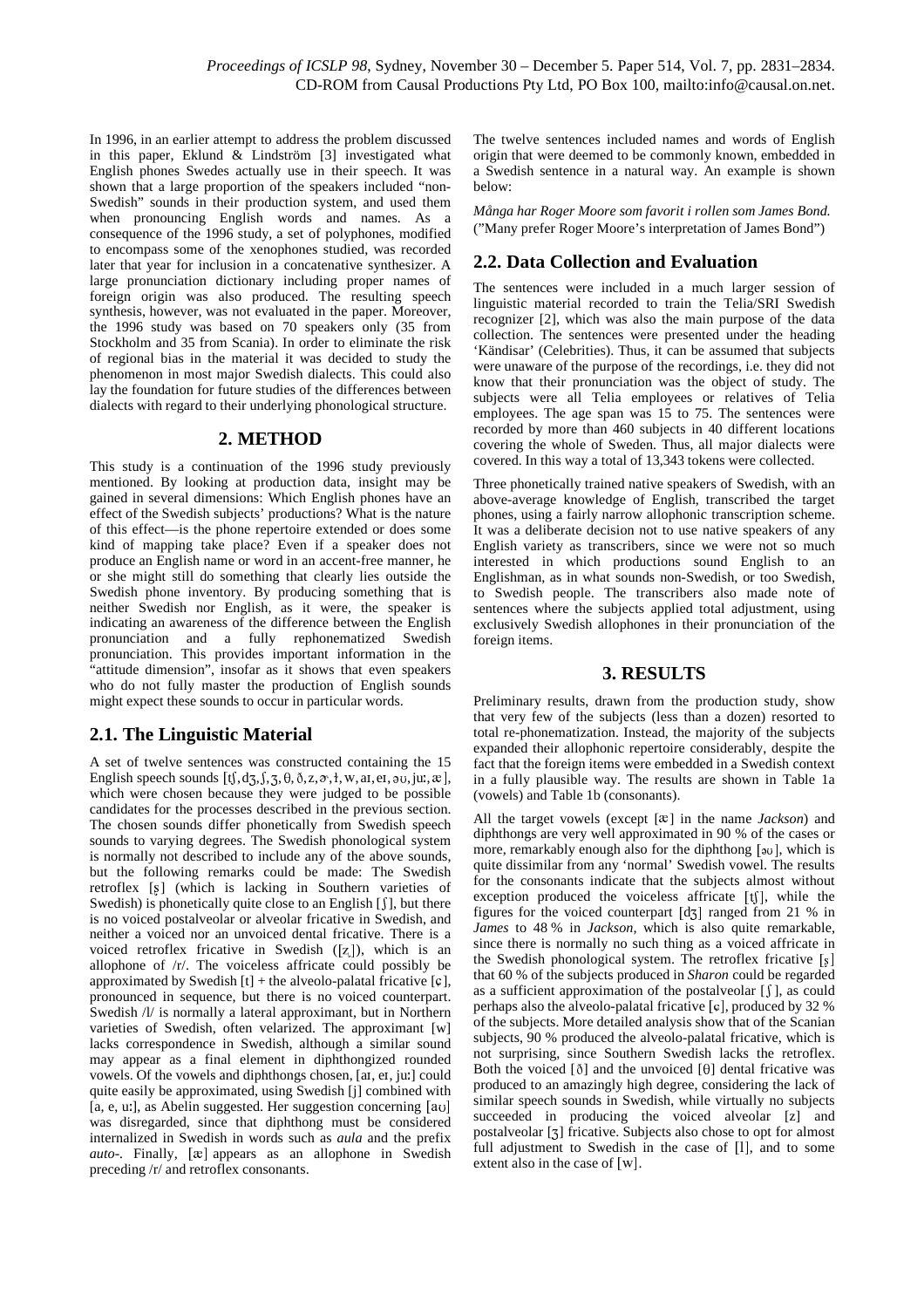Another observation that was made was that subjects were not at all consistent across lexemes. In pronouncing "Roger Moore" and "James Bond", the same subject would produce an affricate on the first target phone, but not on the second, or vice versa. This might make it difficult to create a hierarchy of sound accommodation.

Table 1a: For each target English speech sound and each occurrence in the read sentences, the resulting distribution of the Swedish subjects' productions, as obtained by manual phonetic transcription, is shown as a percentage. Based on the similarity between the produced sound and the target phone, the different productions are assigned to one of three categories along two dimensions, the "awareness" dimension (to what extent people are aware of the difference between Swedish and English pronunciation), and the "fidelity" dimension (how well they succeed in the production of the foreign sounds). The first category corresponds to a high awareness among the subjects coupled with a high capability in rendering a sound close to the one in the source language. The second category corresponds to the case where the subjects were apparently aware that something "non-Swedish" would be appropriate, but failed to produce a good approximation. Finally, the third corresponds to full adjustment to Swedish. Cases where the transcribers were unable to hear what was produced are marked by an asterisk.

|               |        | <b>Category</b>  | $\overline{2}$<br>1<br>high |     |     |                                   | 3<br>low |    |
|---------------|--------|------------------|-----------------------------|-----|-----|-----------------------------------|----------|----|
|               |        | <b>Awareness</b> |                             |     |     |                                   |          |    |
|               |        | Fidelity         | high                        |     |     | low                               |          |    |
| <b>Target</b> | No. of | Occurring in     |                             |     |     |                                   |          |    |
|               | tokens | the word         |                             |     |     |                                   |          |    |
| ar            | 456    | Michael          | 95.8                        | a j | 0.4 | ej                                | 3.1      | i: |
|               |        | (Jackson)        |                             |     |     |                                   | 0.7      | I  |
|               | 460    | Michael          | 94.6                        | a j |     |                                   | 3.0      | i: |
|               |        | (Douglas)        |                             |     |     |                                   | 2.4      | I  |
| er            | 465    | James            | 97.2                        | ej  | 2.4 | ε                                 | 0.4      | a  |
|               | 463    | Major            | 92.0                        | ej  | 0.9 | ε                                 | 6.9      | a  |
|               |        |                  |                             |     | 0.2 | aj                                |          |    |
|               | 460    | Basic            | 90.7                        | ej  | 3.5 | ε                                 | 3.9      | a  |
|               |        |                  |                             |     | 0.4 | εj                                | 0.9      | a: |
|               |        |                  |                             |     | 0.4 | æ:                                |          |    |
|               |        |                  |                             |     | 0.2 | c                                 |          |    |
| эU            | 460    | Stone            | 89.2                        | эU  | 0.4 | U.O                               | 5.0      | о: |
|               |        |                  |                             |     | 0.2 | :uc                               | 4.4      | u: |
|               |        |                  |                             |     | 0.2 | шө                                | 0.2      | C  |
|               |        |                  |                             |     | 0.2 | u:e                               |          |    |
|               |        |                  |                             |     | 0.2 | *                                 |          |    |
| ju:           | 452    | Music            | 96.0                        | ju: | 0.2 | ju:                               | 3.6      | u: |
|               |        |                  |                             |     | 0.2 | jej                               |          |    |
| æ             | 456    | Jackson          | 75.7                        | æ   | 1.1 | ε                                 | 23.0     | a  |
|               |        |                  |                             |     | 0.2 | $\frac{d\mathbf{r}}{d\mathbf{r}}$ |          |    |
|               | 463    | Maggie           | 90.2                        | æ   | 0.6 | ε                                 | 7.1      | a  |
|               |        |                  |                             |     | 1.5 | *                                 | 0.6      | a: |
|               | 463    | Thatcher         | 95.5                        | æ   | 1.7 | $i($ :)                           | 2.2      | a  |
|               |        |                  |                             |     | 0.2 | ej                                |          |    |
|               |        |                  |                             |     | 0.2 | ε                                 |          |    |
|               |        |                  |                             |     | 0.2 | *                                 |          |    |
| <b>Total</b>  | 4598   |                  |                             |     |     |                                   |          |    |

| <b>Table 1b:</b> Consonants. (See Table 1a for an explanation.) |  |  |  |
|-----------------------------------------------------------------|--|--|--|
|-----------------------------------------------------------------|--|--|--|

|                |        | <b>Category</b> | 1<br>high   |             | $\overline{2}$ |             | 3<br>low     |   |
|----------------|--------|-----------------|-------------|-------------|----------------|-------------|--------------|---|
|                |        | Awareness       |             |             |                |             |              |   |
|                |        | Fidelity        | high        |             |                | low         |              |   |
| <b>Target</b>  | No. of | Occurring in    |             |             |                |             |              |   |
|                | tokens | the word        |             |             |                |             |              |   |
| $t$ f          | 463    | Thatcher        | 99.2        | tç          | 0.4            | ş           |              |   |
|                |        |                 |             |             | 0.2            | ¢           |              |   |
|                |        |                 |             |             | 0.2            | ×           |              |   |
| d <sub>3</sub> | 465    | Roger           | 32.5        | d3          | 0.2            | gd          | 67.3         | g |
|                | 456    | <b>Jackson</b>  | 47.8        | d3          | 0.4            | di          | 51.2         | j |
|                |        |                 |             |             | 0.2            | ¢           |              |   |
|                |        |                 |             |             | 0.4            | $\ast$      |              |   |
|                | 463    | John            | 28.9        | d3          |                |             | 71.1         | J |
|                | 463    | Major           | 31.6        | d3          | 0.4            | $\ast$      | 68.0         | j |
|                | 465    | <b>J</b> ames   | 21.7        | d3          |                |             | 78.3         | J |
| ſ              | 460    | <b>Sharon</b>   | 60.1        | Ş           | 0.4            | ij          | 0.9          | s |
|                |        |                 | 31.5        | Ç           | 0.4            | tc          |              |   |
|                |        |                 | 6.3         | ſ           | 0.2            | SÇ          |              |   |
|                |        |                 |             |             | 0.2            | $\ast$      |              |   |
| 3              | 452    | Television      | 1.7         | 3           | 94.6           | ş           |              |   |
|                |        |                 |             |             | 3.3            | ij          |              |   |
|                |        |                 |             |             | 0.2            | ¢           |              |   |
|                |        |                 |             |             | 0.2            | şĥ          |              |   |
| θ              | 456    | Thriller        | 49.6        | θ           | 0.2            | ¢           | 48.0         | t |
|                |        |                 |             |             |                |             | 2.2          | t |
|                | 463    | Thatcher        | 42.3        | θ           | 1.3            | tç          | 56.0         | t |
|                |        |                 |             |             | 0.2            | S           |              |   |
|                |        |                 |             |             | 0.2            | $\ast$      |              |   |
| ð              | 462    | the World       | 38.5        | ð           | 57.5           | d           | 1.3          | t |
|                |        |                 |             |             | 1.1            | r           |              |   |
|                |        |                 |             |             | 0.4            | h           |              |   |
|                |        |                 |             |             | 0.4            | V           |              |   |
|                |        |                 |             |             | 0.2            | i           |              |   |
|                |        |                 |             |             | 0.2            | 0           |              |   |
|                |        |                 |             |             | 0.4            | $\ast$      |              |   |
| z              | 465    | James           | 0.4         | z           |                |             | 99.6         | s |
|                | 452    | Music           |             |             |                |             | 100.0        | s |
| s,             | 460    | Sharon          | 62.0        | Z,          | 0.4            | R<br>d      | 32.2         | r |
|                |        |                 | 4.4         | s,          | 0.2            |             |              |   |
|                |        |                 |             |             | $_{0.2}$       | n           |              |   |
|                |        |                 |             |             | 0.2<br>0.4     | t<br>$\ast$ |              |   |
| ł              | 456    | Michael (J)     | 2.0         | $\mathbf i$ |                |             | 98.0         | 1 |
|                | 460    | Michael (D)     | 7.4         | ł           |                |             | 92.6         | 1 |
|                | 460    |                 |             | ł           |                | 0           |              | 1 |
| W              | 462    | Douglas<br>We   | 4.8<br>13.0 | W           | 0.2            | m           | 95.0<br>86.8 | V |
|                | 462    | World           | 0.9         | W           | 0.2<br>0.2     | b           | 98.9         | V |
| <b>Total</b>   | 8745   |                 |             |             |                |             |              |   |